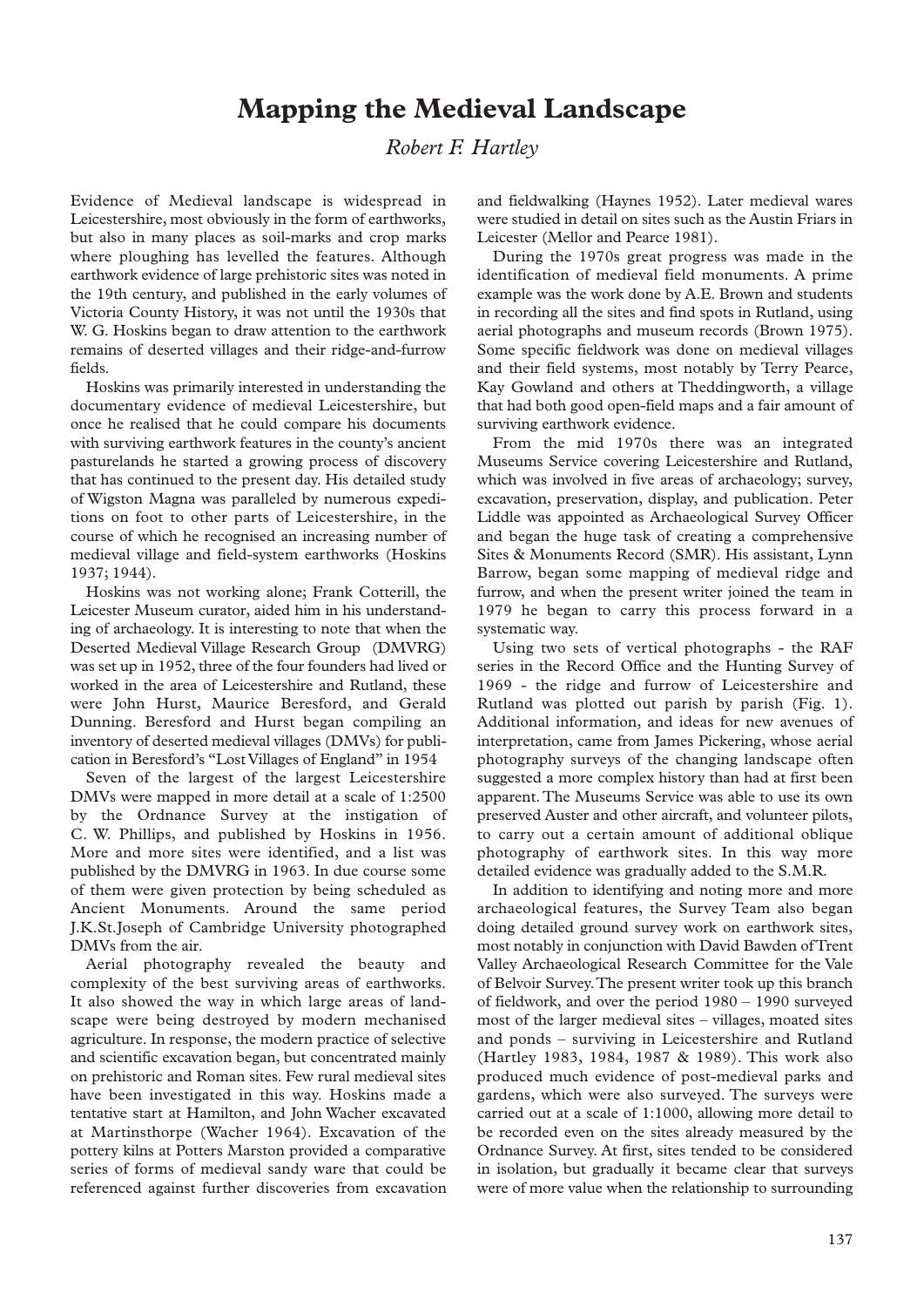138 LEICESTERSHIRE LANDSCAPES

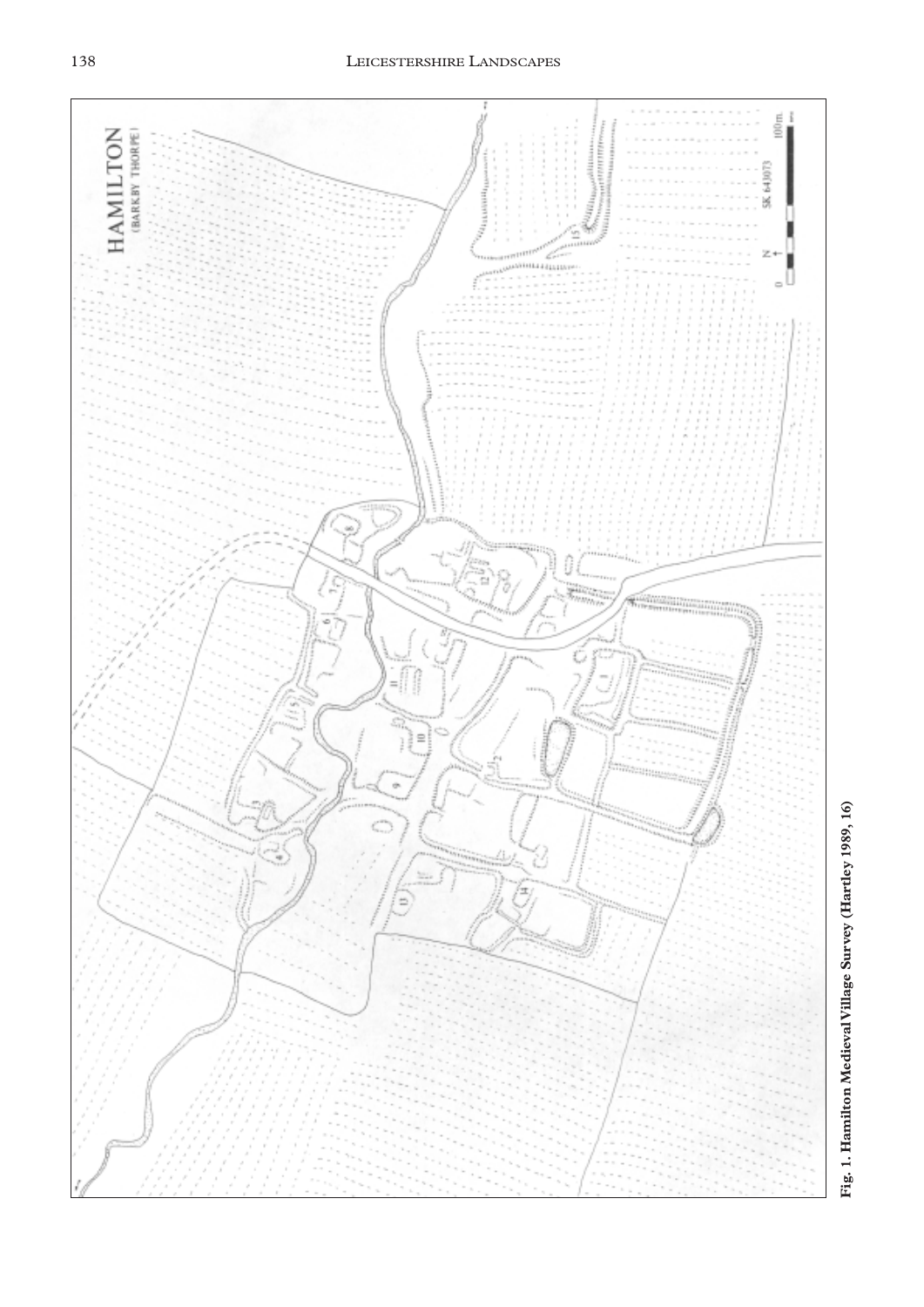

**Fig. 2. Ridge and Furrow Survey in North-East Leicestershire (Hartley 1987, 65)**